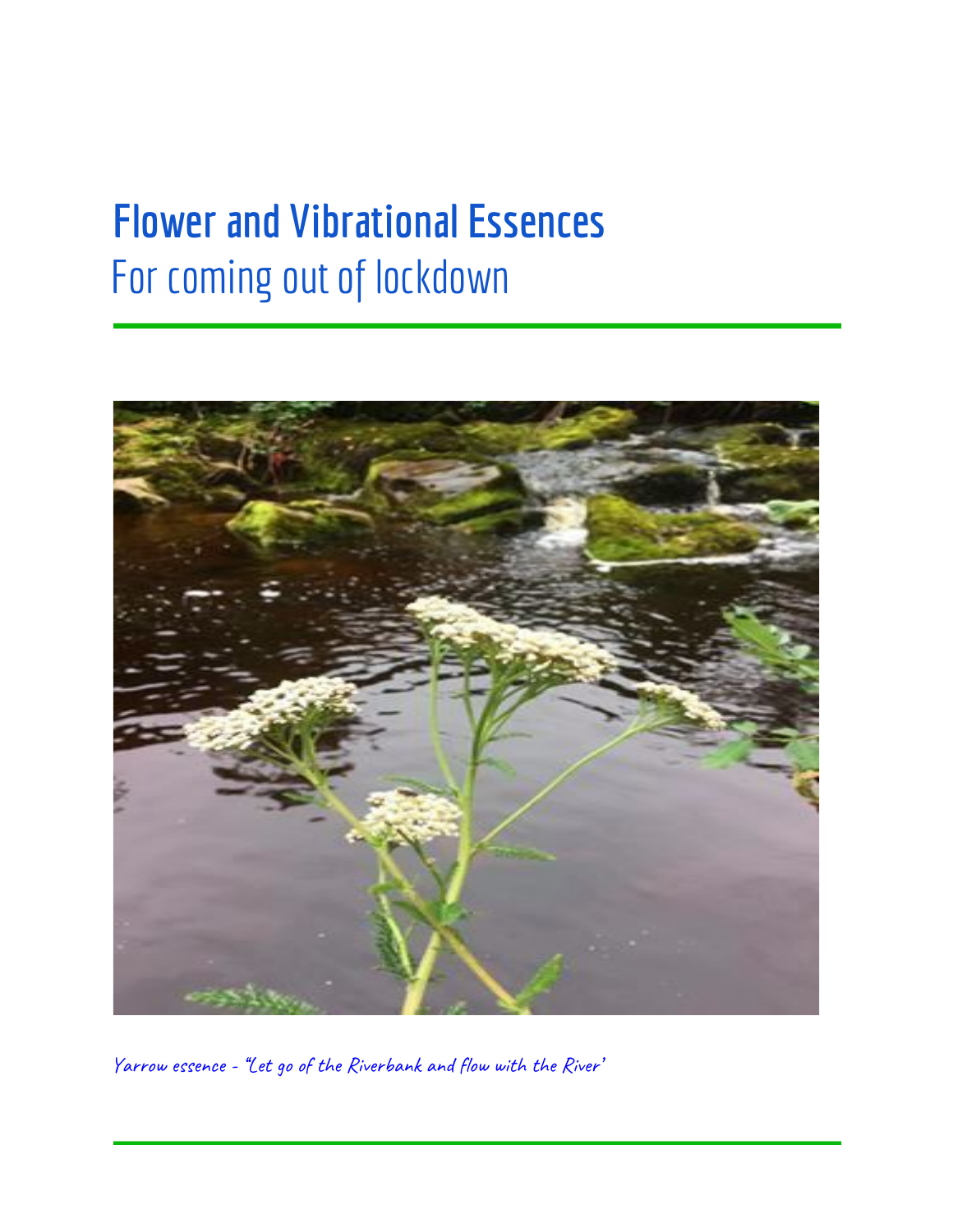## **Introduction**

Welcome to your copy of 'Flower & Vibrational Essences for Coming out of Lockdown'.

We are a group of Flower & Vibrational Essence Graduates from the Essentially Flowers Diploma run by Sara Estelle Turner. This course, accredited by the British Flower & Vibrational Essences Association (BFVEA), has not only brought us all together as individuals, but has provided us with a deep understanding of the role of Flower and Vibrational Essences as powerful tools for emotional resilience.

At this time of unprecedented change and deep uncertainty, we met on-line in May 2020 to combine our observations of the practical and emotional challenges we are facing. During our discussion we shared which Essences could be of most benefit to ourselves, our families, our clients and our wider communities.

Our emphasis is on Emotional Wellbeing, with Flower Essences being of great benefit in this area.

Themes such as fear, anxiety, uncertainty, frustration, feeling safe, etc. were discussed and key Essences for each were chosen.

The result is this resource, a list of those Essences we have found to be the most often recommended to help bring harmony to these emotions. This list is freely given, with the intention it can signpost you to forms of emotional support you may not yet be aware of.

As you read through, there are very likely going to be some words which really catch your attention, as you will recognise these feelings within yourself. There will also be several words and phrases which won't. Simply focus on the ones which feel most relevant to you and your situation just now.

We have also included a list of all the Advanced Flower Essence Practitioners who have contributed to this document.

They are all available for on-line or phone consultations to support you on an individual basis if you would like further support.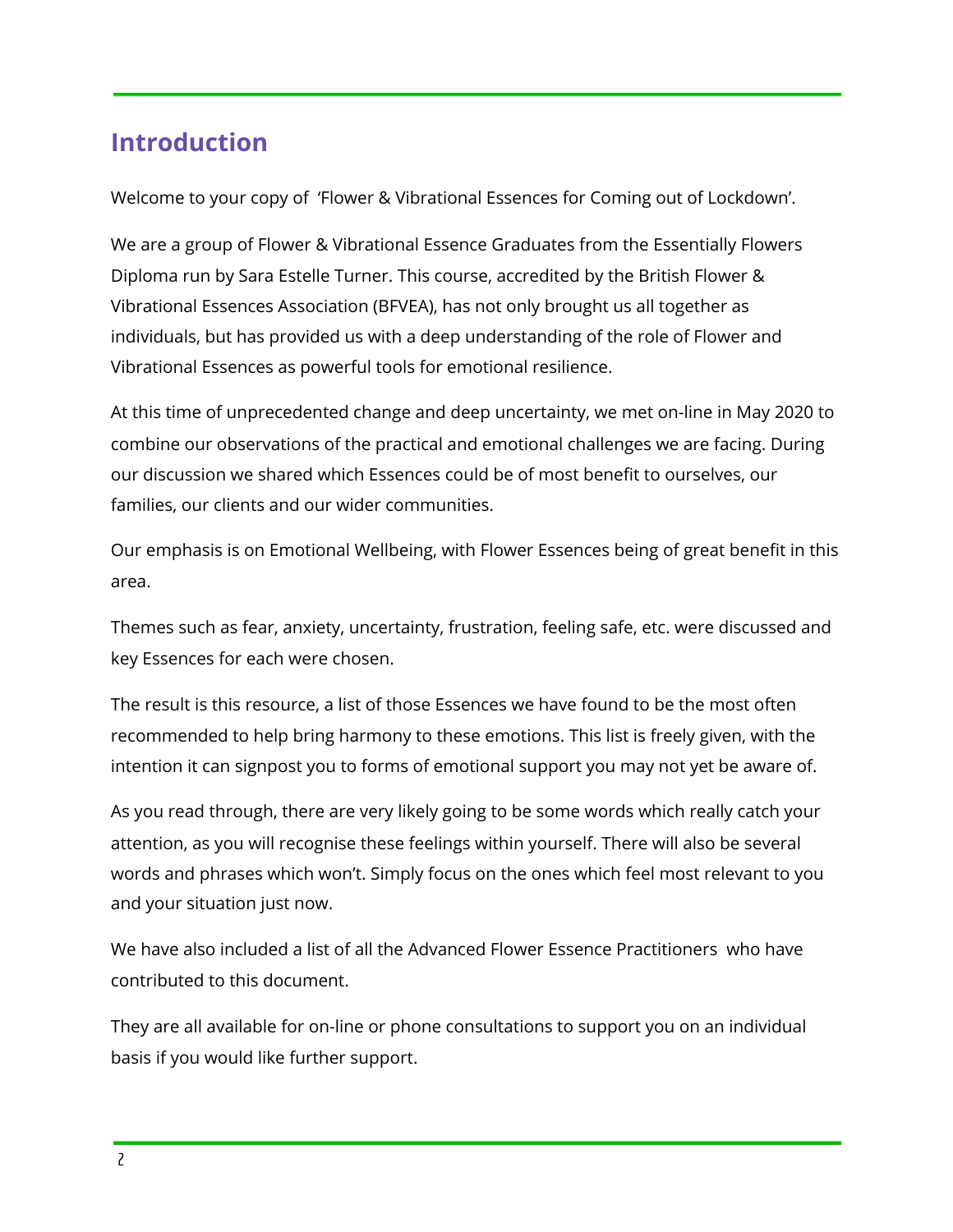Keep a copy of this handy. It may well serve as a useful companion for you in the future. None of us know how long we will be faced with this very challenging situation, so it may be very helpful to have this document to refer back to as an ongoing resource for your emotional wellbeing.

Also please share this with anyone who you feel would also benefit from it.

*With Love from the Heart of Nature to Your Heart,*

*The Essentially Flowers Practitioner Group - June 2020.*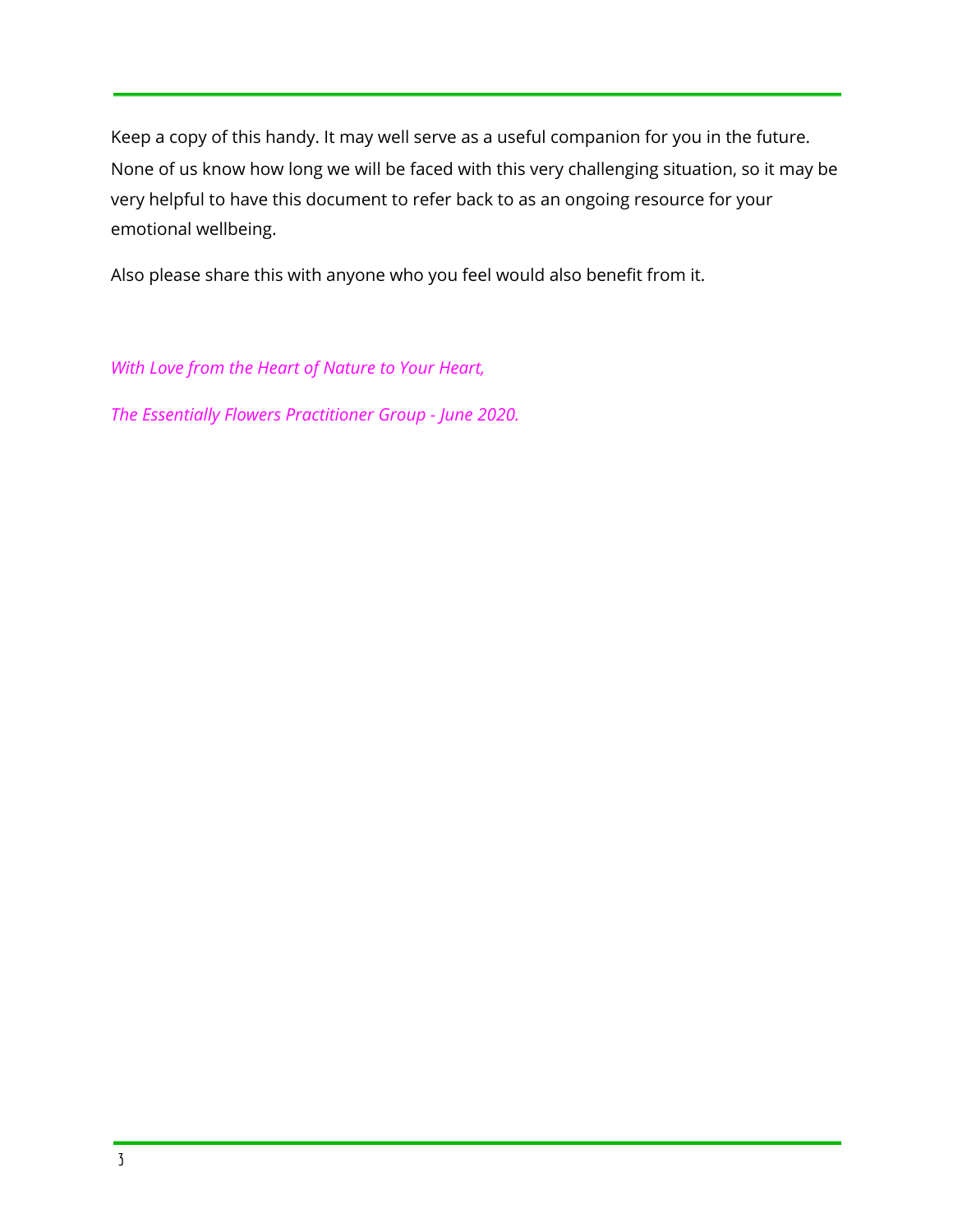## **What are Flower Essences?**

Flower and vibrational essences are liquid solutions and contain the energetic imprint from flowers, plants and other elements of nature. They are used to address imbalances or negativity in our thoughts and emotions and have a therapeutic effect on our personalities - supporting, strengthening and empowering us so we are able to function at our optimum level. Their help enables us to acknowledge feelings and mental qualities that need to be awakened , resolved or transformed.

They are most frequently taken orally, but can be used topically or in a spritz. Essences are not just from flowers, but gems, crystals and other elements of nature and these are known generically as 'vibrational essences'. One of the oldest and most renowned ranges of essences are Bach Flower Essences.

Essences are completely safe to use on babies, children, the elderly, animals and plants. Their gentle action and ability to be taken alongside any allopathic and complementary treatments has resulted in essences being employed in hospitals in Australia, Canada and South America, as well as British institutions such as hospices and cancer clinics.

For further information on flower essences and how to take them, please see the BFVEA website or contact any of the Advanced Flower Essence Practitioners mentioned at the end of this document.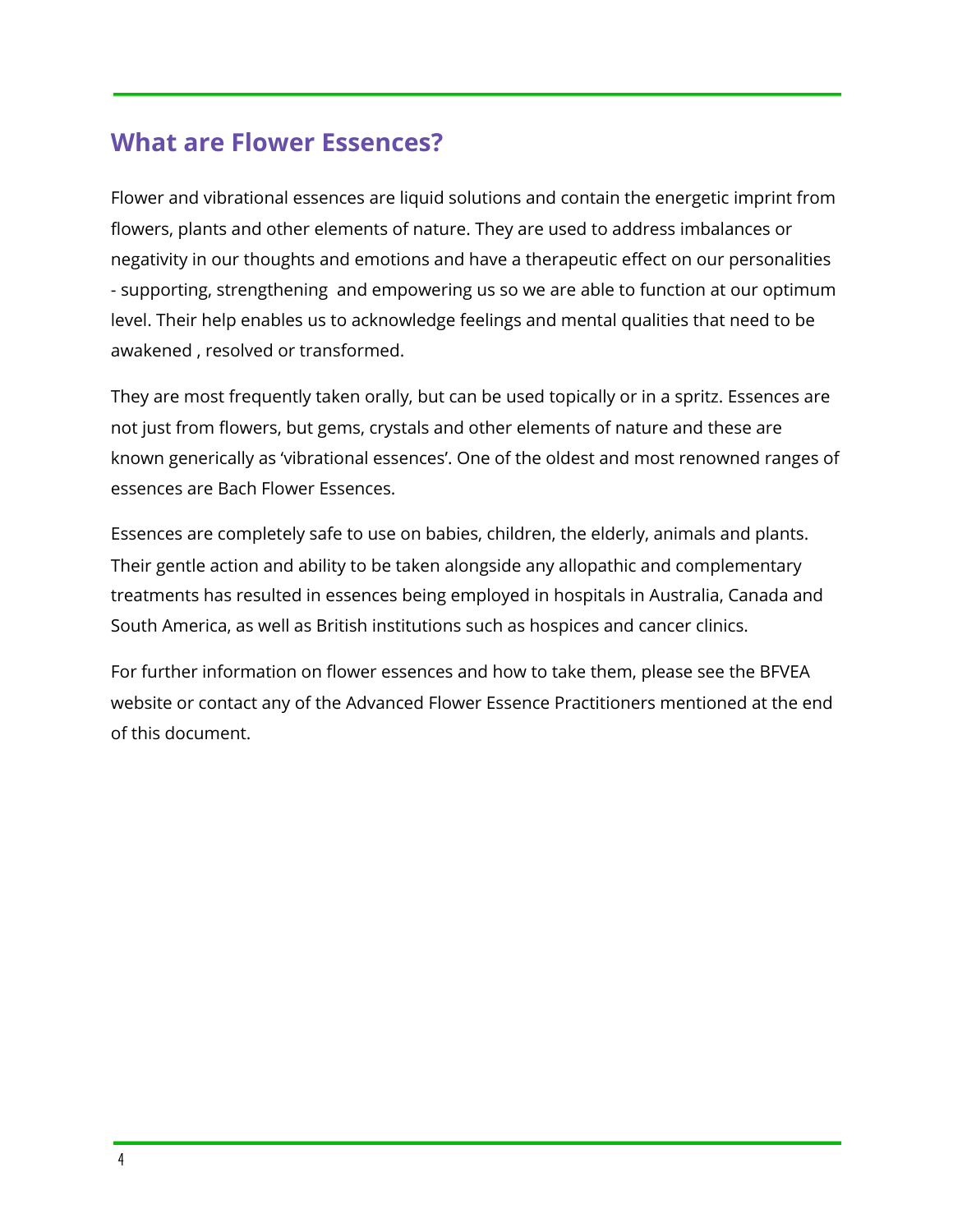## **Categories**

#### **Anxiety / Fear**

- ❖ Australian Bush Flower Essences Dog Rose of the Wild Forces for panic and extreme fear.
- ❖ Bach Flower Aspen helps us when we are feeling fear or anxiety without a particular reason. Very useful for sensitives who feel the collective energies.
- ❖ Bach Flower Cherry Plum for when we have to take actions that we don't want, feeling a fear of loss of control.
- ❖ Bach Flower Elm helps us deal with feelings of overwhelm.
- ❖ EarthSong Essences Red Poppy Calms deep fear and brings us back into our centre. Helps us feel profound security
- ❖ Indigo Essences Deep Magenta Opium Poppy For states of fear and terror.
- ❖ Indigo Essences Pink 10 Transmutes the energy of fear.
- ❖ Nature's Wish Aphrodite made from a crystal from Aphrodite's temple in Cyprus, this essence can help us to stay in our hearts and disconnected from the fear in the Collective. It can help us to view the world with love.

#### **Grief / Expressing Emotions**

- ❖ Aeracura Essences Camphor The essence for releasing the past and connecting with the 'new' future. For connecting with and contributing to healing the mass consciousness as humanity shifts in the wake of events.
- ◆ Australian Bush Flower Essences Dog Rose to help with feelings of fear, extreme fear and panic, healing the unresolved grief that is often stored in the kidney area.
- ❖ Australian Bush Flower Essences Red Suva Frangipani for the first stages of grief.
- ❖ Australian Bush Flower Essences Sturt Desert Pea this essence links respiration with grief, helping to clear the grief at a deep level.
- ❖ EarthSong Essences Lichen For letting go of the deepest grief, right down to the deepest layers it is held. Supports and allows Deep Acceptance of what is.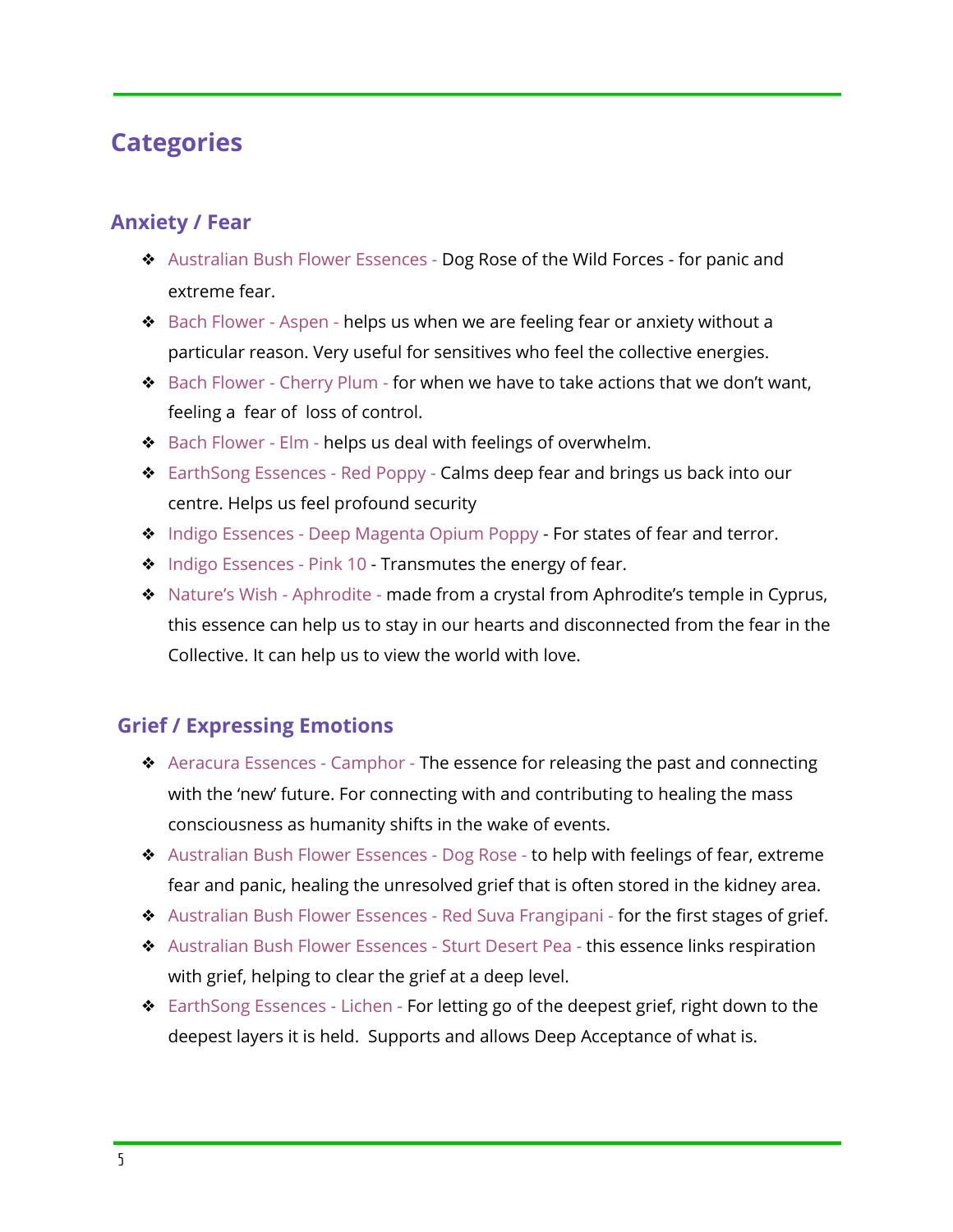- ❖ FES Nicotiana Inner peace centered in the heart and breath; physical and emotional well-being through harmonious connection with rhythmic pulsations in the Earth.
- ❖ FES Yerba Santa Free-flowing emotion, ability to harmonize breathing with feeling; capacity to express a full range of human emotions, especially pain and sadness.
- ❖ Indigo Essences Keep Breathing For times when we feel anxiety and constriction around our chest and heart area. This essence can help with deeper breathing and deep centering.

#### **Anger / Blame / Frustration / Impatience**

- ❖ Bach Flower Beech When we see only the negative side of others' actions and are super critical of others' views, the Beech essence may bring us greater understanding and tolerance.
- ❖ Bach Flower Holly suited to when we experience explosive , almost violent outbursts of anger. The essence may offer 'protection from all that is not love.'
- ❖ Bach Flower Impatiens for when we are feeling unusually irritable, brusque with others and feeling rushed. The essence can help this state to pass gently and speedily.
- ❖ Bach Flower Vervain Welcoming new beginnings, but with strong views and principles, which can give rise to inner tension if given no outlet, this essence can help to bring relaxation and freedom from related stresses.
- ❖ Bach Flower Vine When our strongly-held beliefs and fixed ideas can lead us into aggression towards others who do not agree with us. This essence can emphasise the rich, inner softness and desire to share with others.
- ❖ EarthSong Essences Mistletoe Can help to remove bitterness from the heart. Promotes forgiveness.
- ❖ EeeShel Trinity Essences Vega this essence can bring us a new perspective on the situation we're in.
- ❖ Wild Earth Animal Healthy Anger Provides powerful support for feeling and accepting our natural anger and for our expressing anger in healthy ways.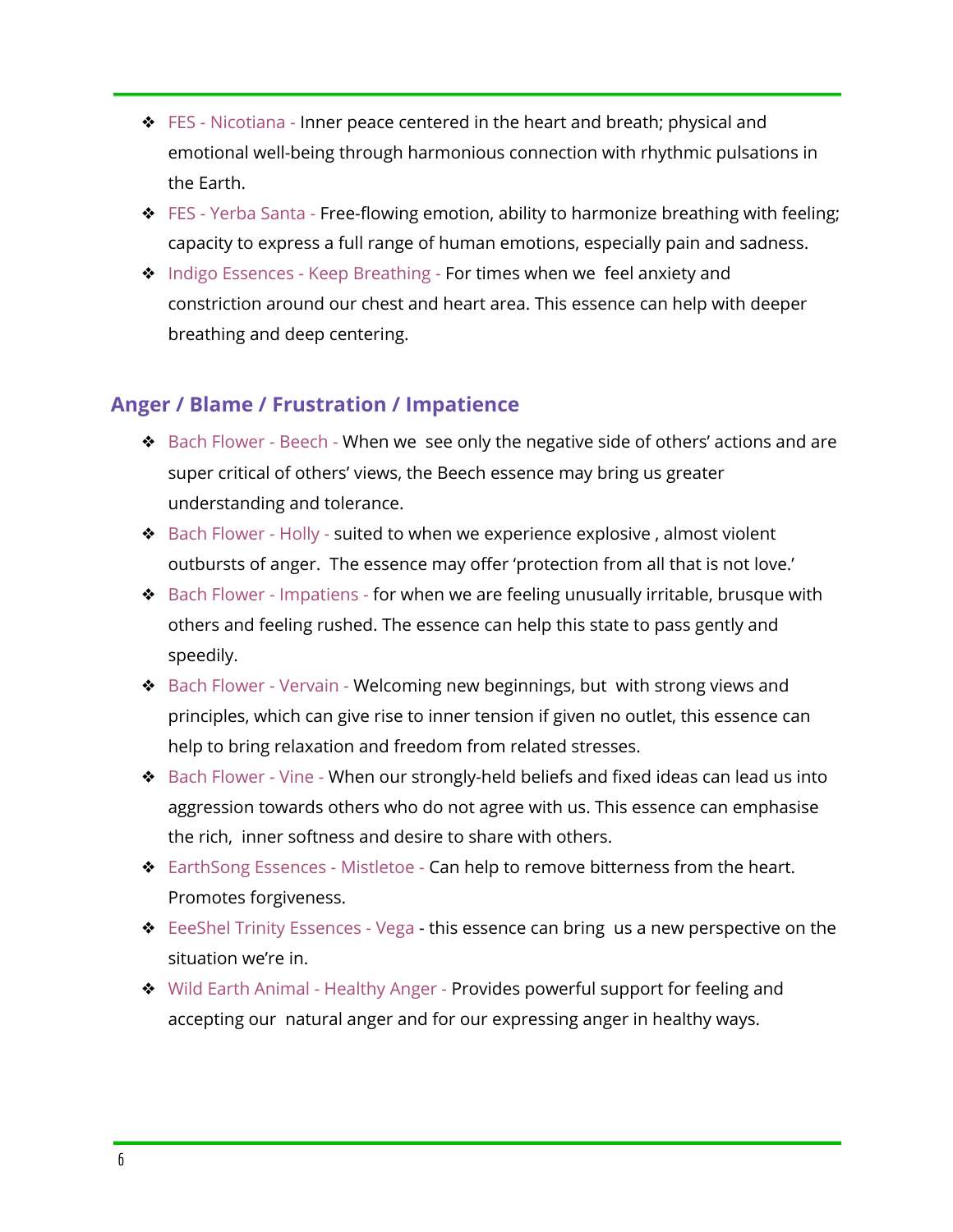#### **Feeling Safe**

- ❖ Alaskan Essences Guardian This essence combination can help us to claim our space, maintain our grounding and feel the protection of strong, healthy boundaries.
- ❖ Bach Flower Cherry Plum For desperation, feelings and impulses of loss of control. Excessive fear, mental breakdown. Can enable us to feel strong and safe enough to deal with issues that scare us.
- ◆ Bach Flower Walnut Can help us to feel protected, especially when going through change.
- ❖ Bailey Essences Protection and Clearing when we fear things are working against us, this composite essence can help to dispel the negative influences and bring a sense of liberation.
- ❖ EarthSong Essences Mushroom Helps absorb the deepest fear, the deepest terror. Brings immense peace and the wisdom of ages.
- ❖ Eriksessences God Elixir Brings positivity, empowerment and positive change.
- ❖ Indigo Essences Safe Can help us to feel shielded and protected when we're feeling rattled and unsafe.
- ◆ Indigo Essences Smoothie Can help us when we are feeling too sensitive to other people's energy and feelings.
- ❖ Indigo Essences Software For when we feel overwhelmed by other people's thoughts.
- ❖ Moonflower Essences Ladies Mantle For feeling safe and protected. Relaxing under the mantle of The Goddess.
- ❖ New Light Essences Safely Sensitive Very protective and can help us to feel safe in our own skin.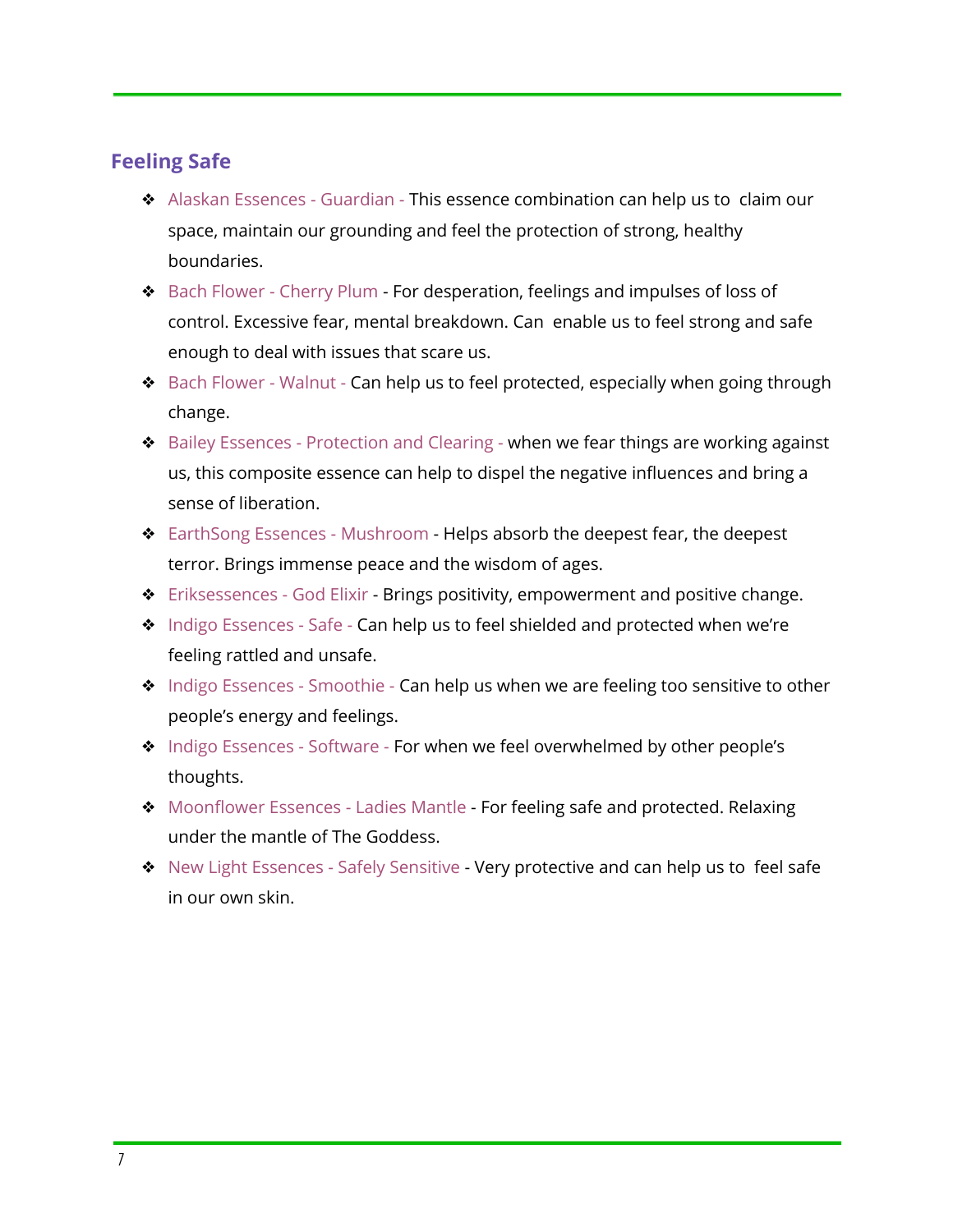#### **Children / Inner Child**

- ❖ Indigo Essences Invisible Friend for when children are feeling lonely or scared.
- ❖ Indigo Essences Settle for when feeling jumpy , edgy and over-sensitised, this essence can bring a calm grounding to children and adults alike.
- ❖ Wild Earth Animal Essences Wild Child Range the Balanced Child can provide support for one's deepest feeling self to move into a state of balance and harmony. For children and the child within us all.

*\*\*See also essences in the Feeling Safe section above*

#### **Cocooning / Isolation**

- ❖ Alaskan Essences SIngle Delight for those suffering from feelings of isolation; can help us to open to and link energetically with other members of our soul family.
- ❖ Alaskan Essences Yellow Dryas support for those who are exploring the edge of the known; can help us maintain an energetic connection to our soul family during dynamic cycles of growth and change.
- ❖ Bach Flowers Heather helps us to deal with feelings of loneliness.
- ❖ Bach Flowers Water Violet helps us reach out to others when feeling alone or isolated.
- ❖ Indigo Essences Invisible Friend For when we are feeling lonely.

#### **Change / Transition**

- ❖ Alaskan Essences Travel Ease can help us when travelling out of one reality and into another. Can also be very supportive to people who are travelling interdimensionally at this time.
- ❖ Australian Bush Flower Essences Silver Princess This Essence can bring about an awareness of one's life direction. Though it may not always reveal to a person their full life plan, it will aid people who are at a crossroads, helping to show them what their next step is. It can help to give them an understanding of that new direction.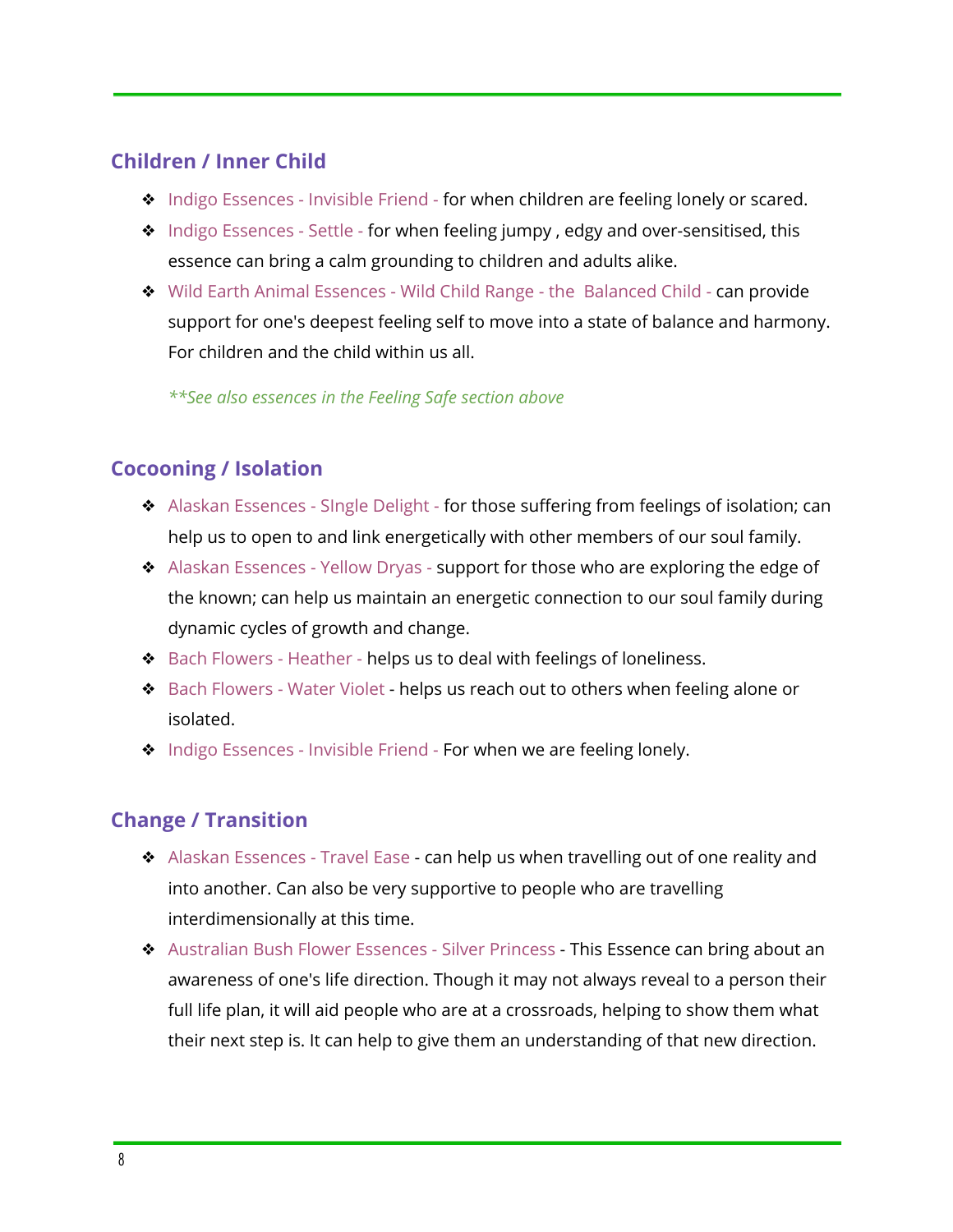- ❖ Bach Flower Walnut Walnut can help us move through transitions and change more easily, by melting away our connections to the past and our old ways of being.
- ❖ Bach Flower Wild Oat Wild Oat can help us to find our true path. It can put us back in touch with our sense of purpose so that the way ahead seems clearer.
- ❖ Bailey Essences Conifer Mazegill Can continually activate energies of positive change. It is suitable for sudden, abrupt and irrevocable changes in life caused by personal traumas such as bereavement or divorce, or major natural disasters such as earthquakes, when, just like the tree and its fungus, the old has to die and be replaced by the new.
- ❖ Bailey Essences Flame Azalea Can help us to regain our vital life force and sense of community after major changes in life. This flower reminds us that to work with others, in whatever way feels the most suitable for us, is a major part of what this life is all about. We are social animals and although everyone needs times of solitude, equally we may fail to reach our full development if we isolate ourselves from others.
- ❖ Bailey Essences Transition For when there are major changes in life, when the past needs to make way for the new.
- ❖ FES Lady's Slipper Lady's Slipper can help to align our higher purpose with our daily work.
- ❖ Fox Mountain Life's Transitions We can take this essence to help find the strength and courage to move through and repair our auric shield, renew our hope, heal our pain, soothe our nerves and be a catalyst for our growth.
- ❖ Indigo Essences Pink 13 An essence for when we are ready to take action! Anything that is in our way will come up when we are ready to take action.
- ❖ Indigo Essences Sunflower This essence is preparing us for the storms ahead, both in our personal lives and on the planet as a whole. The Sunflower can connect us with solar male energy. It is strong and focused, yet very flexible, qualities which will help us to withstand difficulties and to adapt as necessary to new conditions. People who have taken this essence have described their feeling of being held firmly, as if supported from the back. Sunflower can help to support us in standing tall, staying focused and achieving our goal while staying flexible to any changes we may need to make.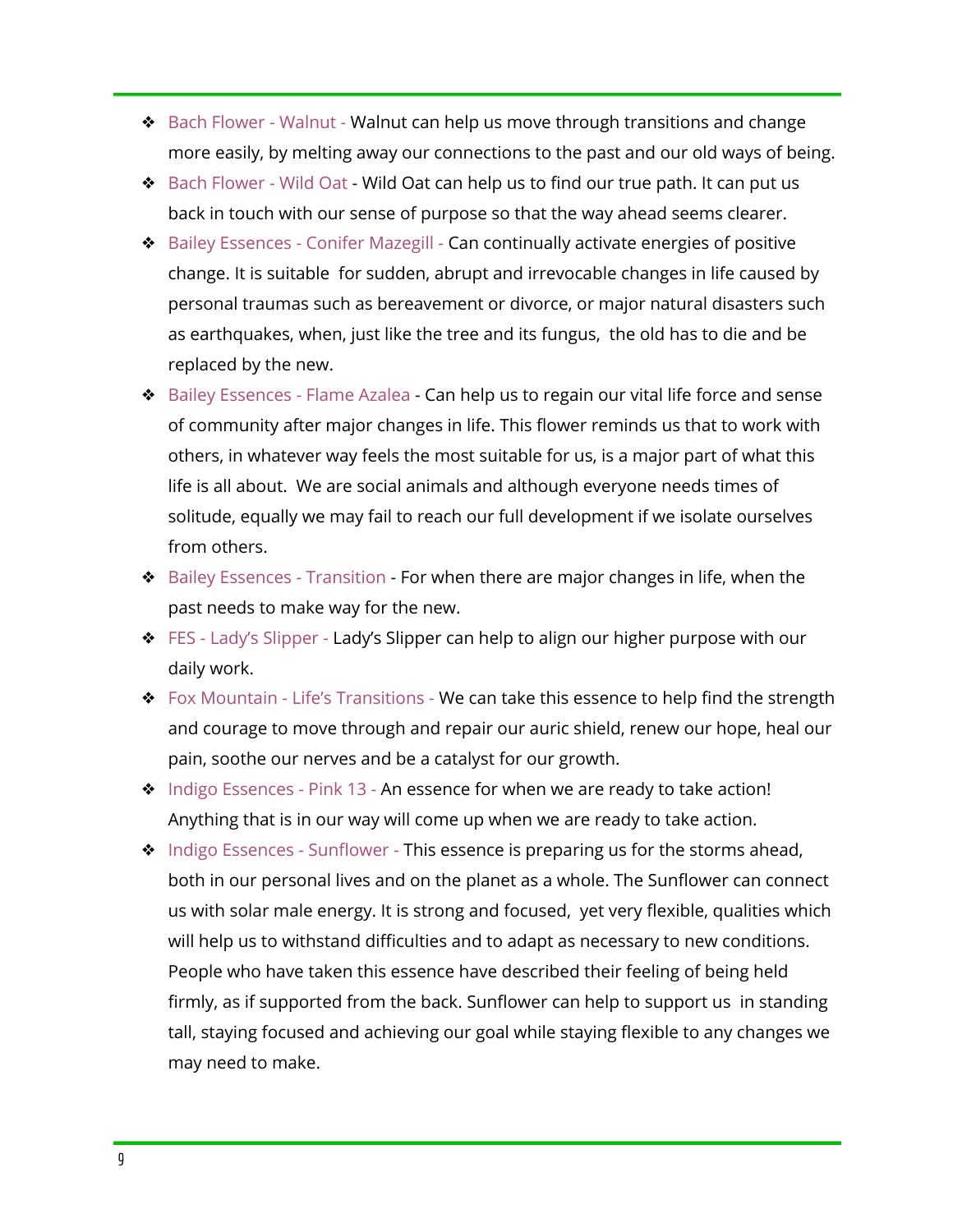#### **For the Action Stage of Coming out of Lockdown**

- ❖ Alaskan Essences Round Leaf Orchid can support us to live more deeply in our hearts and to maintain that position in times of confusion and chaos, bringing us greater balance.
- ❖ Bach Flower Essences Vervain Helps us be our fully authentic selves as we move into a New World, whilst also finding relaxation from the potential stresses of this change.
- ❖ Bach Wild Oat this essence can be used as a catalyst essence for any other essence or combination of essences, to support us in making that shift forwards.
- ❖ EarthSong Essences Deep Strength For deep adaptation to new circumstances.
- ❖ Indigo Essences 3D Interface Can help us to adjust to the new ways we'll be operating in.
- ❖ Indigo Essences Bubble of Love if we can stay in our hearts and keep love in our field, it can help to stabilise other people.
- ❖ Indigo Essences Dragon's Blood can help us to stay grounded and embodied with our hearts open.
- ❖ Indigo Essences Olive can support, strengthen, restore, bring resilience and hope, especially after long periods of hardship.
- ❖ Indigo Essences 'You've got this' . As the energy rises, this can help us to go forward into a new way of being without confrontation.
- $\div$  Fox Mountain Motivation Can help us to stay focused, do what needs to be done efficiently and to stay motivated until it is complete.
- ❖ Light Essence Elementals Yarrow This essence can be very helpful for the feeling of letting go of the riverbank and going with the flow of the river, when there is resistance to change or fear of change. It can empower and provide protection from outside influences and distractions, especially when it is time for us to come together and be the change we wish to see in the world. Yarrow can help us to be the teachers and thought leaders we came here to be, living on this planet at this special and turbulent time.
- ❖ MoonFlower Essences Sovereignty to support us in moving back out into the world as sovereign beings who are whole and complete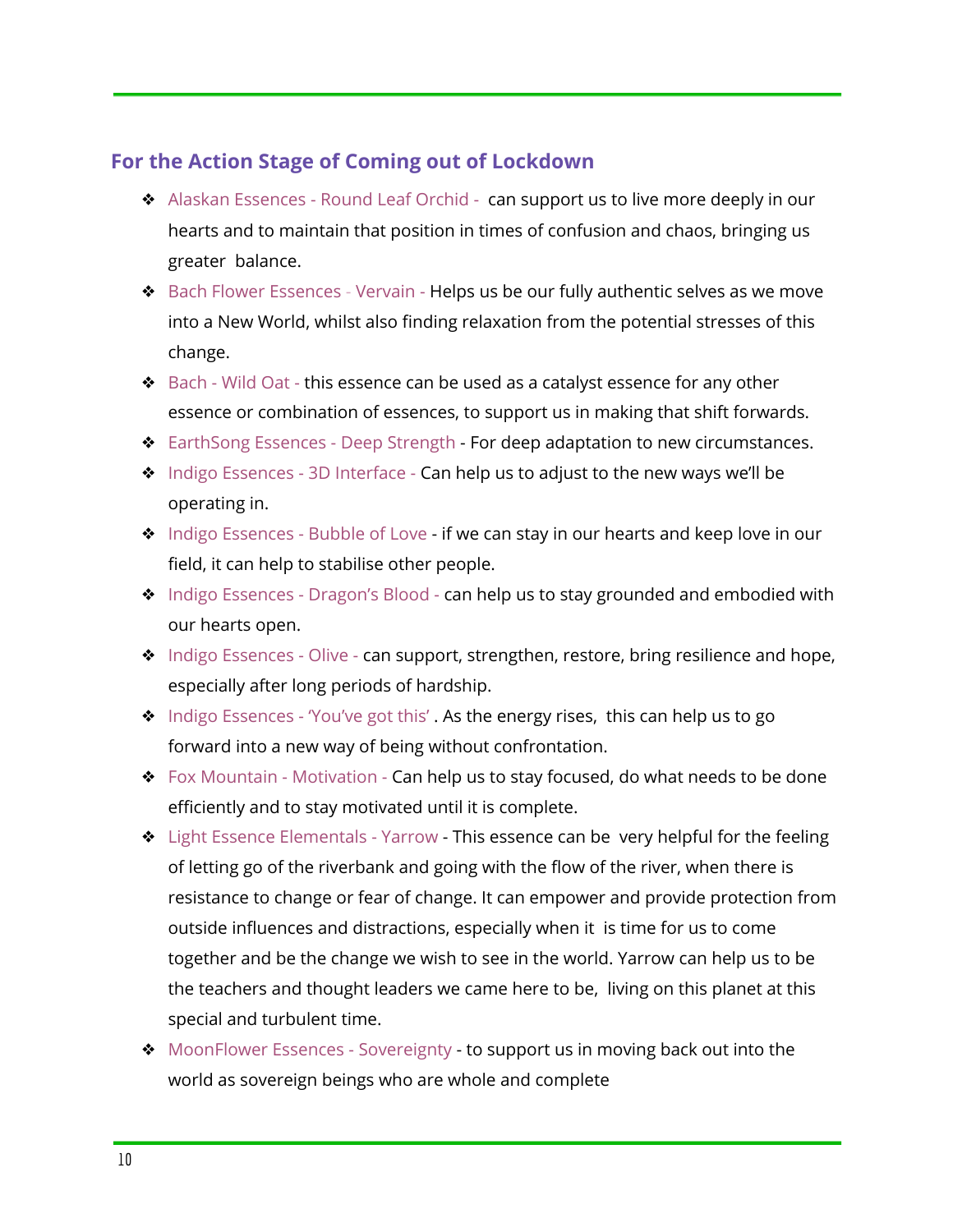- ❖ New Light Essences Safely Sensitive Can help us to feel safe and also help us to adapt.
- ❖ New Light Essences Worries Away Can be helpful for people who are worrying about going out into the world, enabling us to deal calmly with what we are presented with in each now moment.
- ❖ Wild Earth Animal Bumblebee Nurtures strength, a feeling of invincibility, and confidence in our abilities. Supports us to achieve what otherwise might seem impossible. Can help us focus.

#### **Throat Chakra / Impact of wearing face masks**

- ❖ Alaskan Essences Azurite can help us to communicate with vitality, authenticity and gentleness from a place of groundedness.
- ❖ Bach Flowers Agrimony this essence is about how we wear masks in life to hide our true feelings. Agrimony can help us ascertain the true picture behind the mask. When we are in contact with people who are wearing masks, Agrimony can help us see the true situation of the person.
- ❖ Bach Flower Cerato in times of uncertainty about our own judgement, seeking advice from others, Cerato can increase trust in our inner voice and intuition.
- ❖ Indigo Essences Chrysocolla Gem Silica This essence can support us to feel safe enough to say what we really feel.
- ❖ Light Essence Elementals Borage Creates a safe space within to feel you can speak your truth, expressing this truth confidently and without struggle or feeling stifled. Gives courage to move forward when the body, mind, and spirit feel weary from the struggles of life.

#### **Visioning a New World**

◆ Dreaming In a New World - The Essence of Positive Change. Collectively brought into the world by a group of Essence makers, who each gave their own unique gift to the mix. This essence can help us to connect to our dream for a new world, and help us make the changes to bring this new world into being.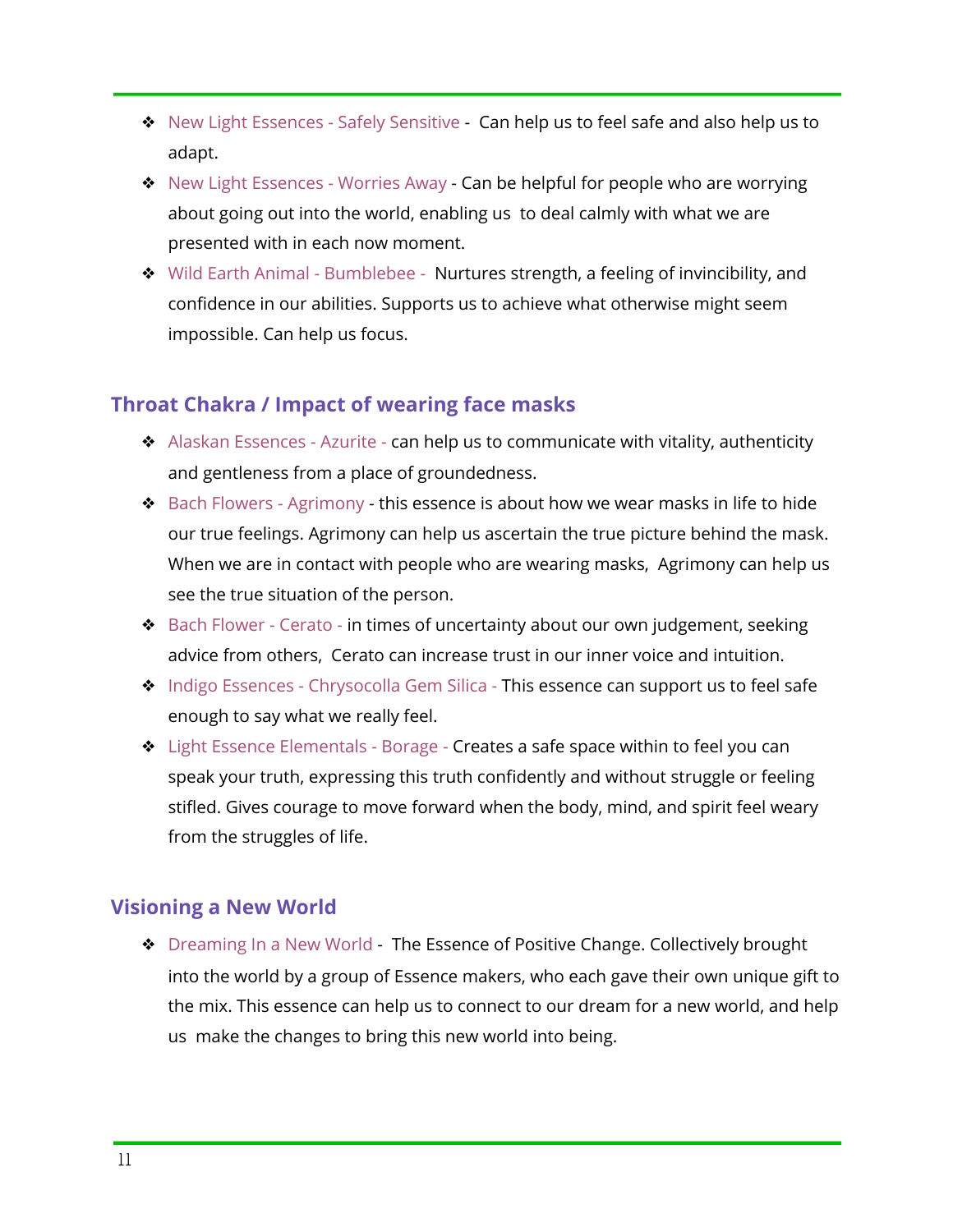*This essence is available from: EarthSong Essences, EeShel Trinity Essences, Indigo Essences, Light Essence Elementals, MoonFlower Essences, New Light Essences, The Earth Whispers Essences, Yorkshire Flower Essences.*

- ❖ EarthSong Essences Red Reishi Mushroom This essence can raise the vibration of the Heart Chakra so much that it helps us to co-create Heaven on Earth.
- ❖ Indigo Essences Easy This essence is saying to us 'choose easy'. If the option is easy, then it's the one to pick. No more pushing, no more struggle, no more hardship. Choose easy; easy is what heaven would be like.
- ❖ Indigo Essences I'm in Heaven can align our choices with our vision of Heaven and our highest vision for ourselves.
- ❖ Indigo Essences Survival Series (includes 3D Interface, You've Got This!, Relax, Rise & Shine, One of THOSE Days, Keep Breathing) - These essences offer support to us in the new paradigm, when we still need to function in the old.
- ❖ MoonFlower Essences Feminine Financial Flow Created to support Healers and Heart Based Journeyers through Life and Business to Enter and Flow with their own Unique Essence and Sacred Gift to the world. ' It's time for you to Walk in this Brand New World; allow your part of the jigsaw to flow through you and be carried in the flow, trusting and allowing.'
- ❖ Moonflower Essences Sacred Rising for emerging as one from our hearts and with courage.
- ❖ Verbeia Essences River Julian's Bower This essence celebrates coming through difficult times and welcoming the new becoming permanent, with strength, a sense of belonging and an eye clearly looking to the future. It can guide us into new plans, projects and ways of living in the new world.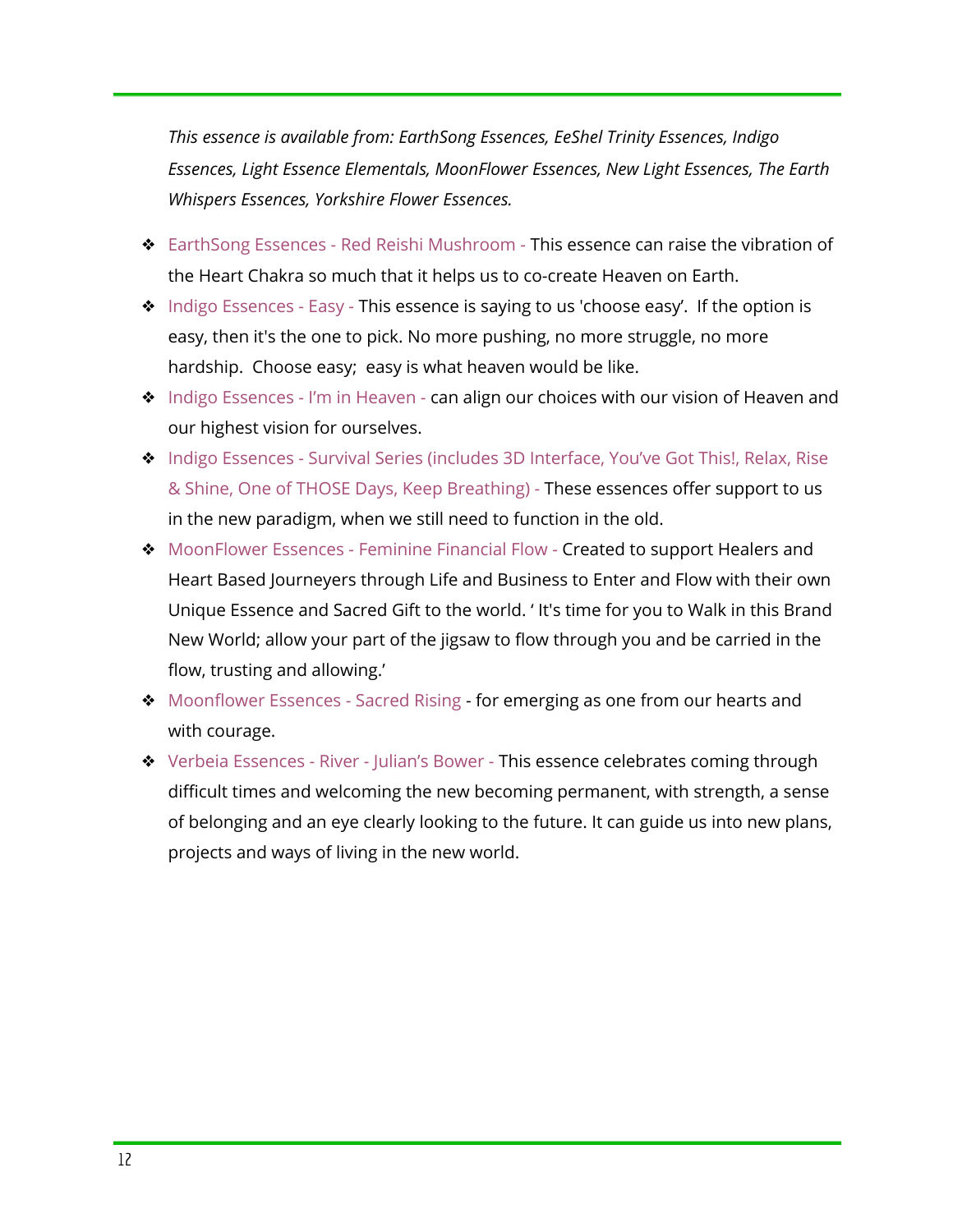## **Producers of Essence Ranges**

- ★ Argentine Essences [www.facebook.com/Argentine-Essences-444764592355488/](http://www.facebook.com/Argentine-Essences-444764592355488/)
- ★ Alaskan Essences [www.alaskanessences.com](http://www.alaskanessences.com/)
- ★ Australian Bush Flower Essences [www.ausflowers.com.au](http://www.ausflowers.co.au/)
- ★ Bach Flower Essences [www.healingherbs.co.uk](http://www.healingherbs.co.uk/); [www.yorkshirefloweressences.com](http://www.yorkshirefloweressences.com/)
- ★ Bailey Essences [www.yorkshirefloweressences.com](http://www.yorkshirefloweressences.com/)
- ★ EarthSong Essences [www.sharonkeenan.com](http://www.sharonkeenan.com/)
- ★ Eriksessences [www.eriksessences.com](http://www.eriksessences.com/)
- ★ EeShel Trinity Essences [www.sallyarthurs.com](http://www.sallyarthurs.com/)
- ★ FES [www.fesflowers.com](http://www.fesflowers.com/)
- ★ Fox Mountain [www.foxmountain.net](http://www.foxmountain.net/)
- ★ Indigo Essences [www.indigoessences.com](http://www.indigoessences.com/)
- ★ Light Essence Elementals [www.facebook.com/lightessenceelementals](http://www.facebook.com/lightessenceelementals/)
- ★ MoonFlower Essences [www.saraestelle.com](http://www.saraestelle.com/)
- ★ Nature's Wish [www.natureswish.co.uk](http://www.natureswish.co.uk/)
- ★ New Light Essences [www.rebeccaveryanmillar.com](http://www.rebeccaveryanmillar.com/)
- ★ The Earth Whispers Essences [www.theearthwhispers.com](http://www.theearthwhispers.com/)
- ★ Verbeia Essences [www.yorkshirefloweressences.com](http://www.yorkshirefloweressences.com/)
- ★ Wild Earth Animal Essences [www.animalessence.com](https://www.animalessence.com/)

## **Flower Essence Distributors**

- ★ Healthlines [www.healthlines.co.uk](http://www.healthlines.co.uk/)
- ★ Universal Essences [www.universalessences.com](http://www.universalessences.com/)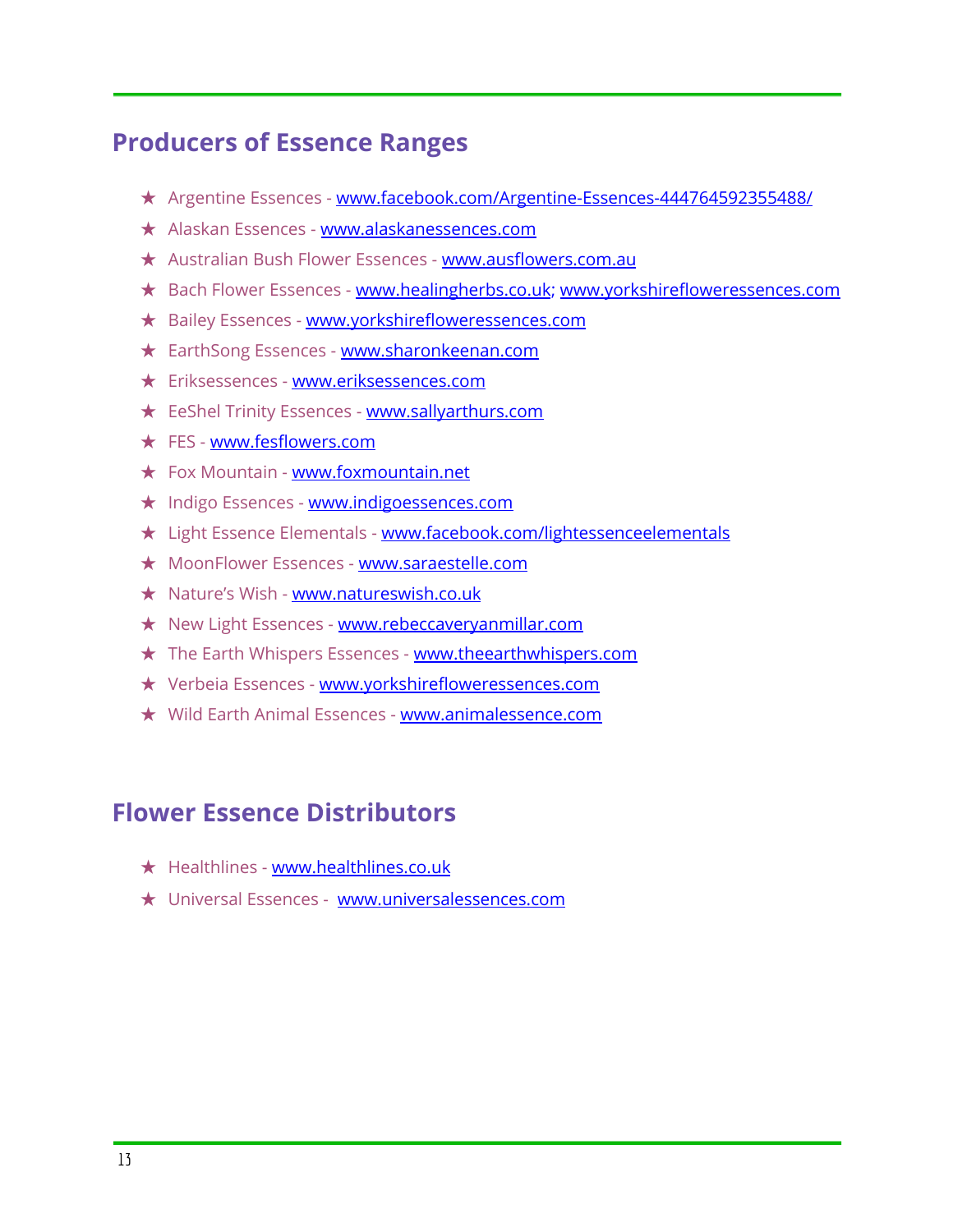# **Flower and Vibrational Essences Advanced Practitioners**

Below is a list of contributors to this article and their contact details. All offer online/phone essence consultations and are Advanced Practitioner Members of and recommended by the British Flower & Vibrational Essence Association. A full list of other BFVEA Practitioners can be found on their website.

| <b>Name</b>               | <b>Location</b>                      | <b>Contact Details</b>                                                                        |
|---------------------------|--------------------------------------|-----------------------------------------------------------------------------------------------|
| Anneli Salisbury          | Warwickshire, UK                     | https://www.facebook.com/ButterCup-Lig<br>ht-Healing-650100472000706/?hc locatio<br>$n = ufi$ |
| Brenda Sweetman           | Hertfordshire, UK                    | www.radianthealthhub.com                                                                      |
| <b>Christine Martin</b>   | East Sussex/Kent/<br>West Sussex, UK | www.facebook.com/Pearlaroma<br>www.essenceforchange.com                                       |
| Clare Troy                | Dublin, Ireland                      | www.claretroy.com<br>E-mail: clare.troy@gmail.com                                             |
| Diane Campbell            | Wirral, UK                           | www.thelavenderroom.co.uk                                                                     |
| Emma Nixon                | Dorset, UK                           | www.facebook.com/emma.nixon.714<br>Contact via Messenger or<br>E-mail: emmacnixon@hotmail.com |
| Helen Elizabeth Griffiths | Leicestershire, UK                   | www.alchemicalbotanical.com or contact<br>Helen Elizabeth Griffiths on Messenger              |
| Jan Coulson               | Herne Bay, Kent,<br><b>UK</b>        | www.ourtrueessence.com                                                                        |
| Jane Harris               | France                               | www.lasanctite.com<br>www.facebook.com/lasanctite.essences/                                   |
| Jenny Howarth             | Yorkshire, UK                        | www.yorkshirefloweressences.com                                                               |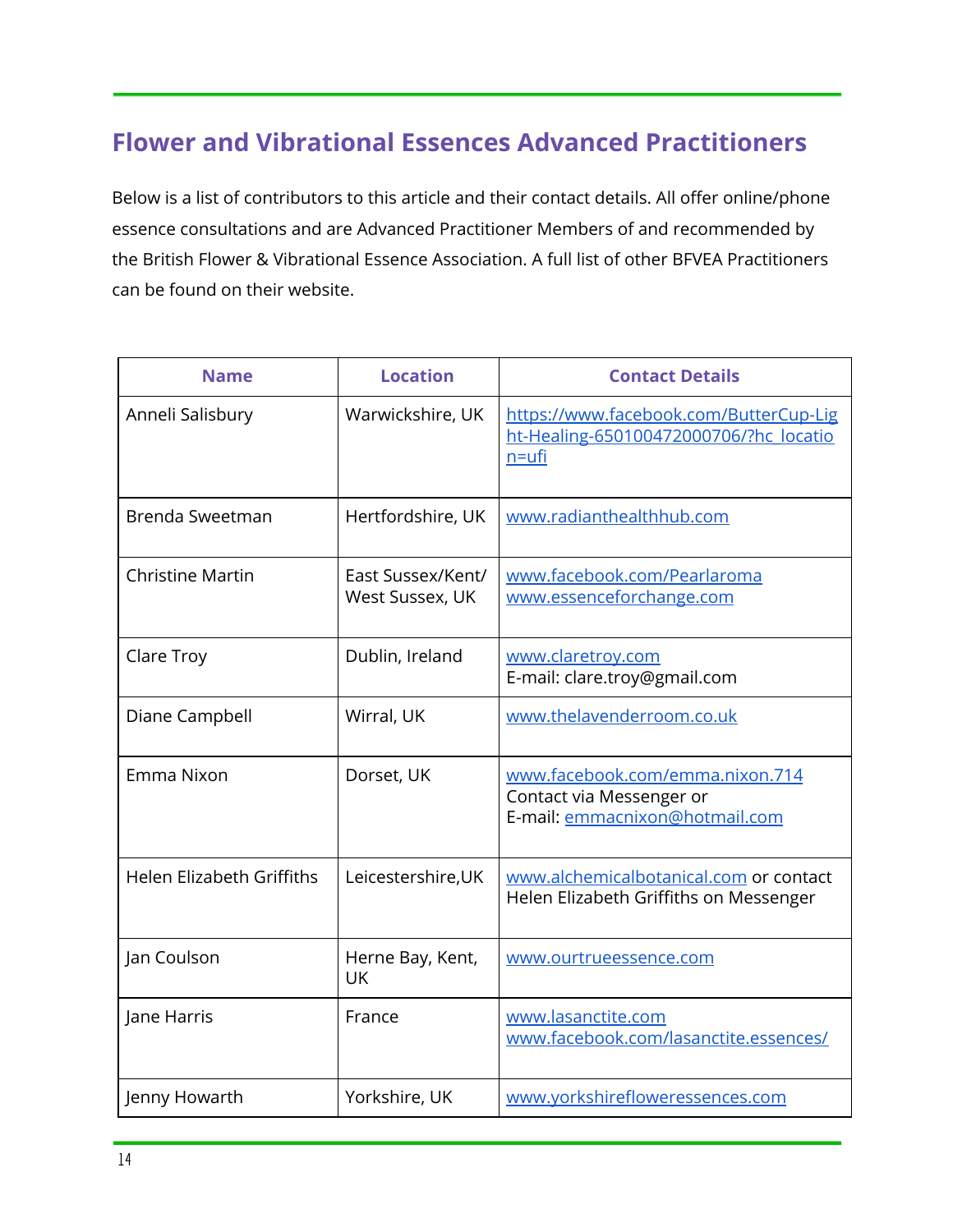|                 |                                      | www.ilkleycomplementarytherapies.co.uk                                                                         |
|-----------------|--------------------------------------|----------------------------------------------------------------------------------------------------------------|
| Kelly-Ann Finan | San Rafael,<br>Mendoza,<br>Argentina | www.facebook.com/Argentine-Essences-4<br>44764592355488/                                                       |
| Michelle Nilson | Tipperary, Ireland                   | www.facebook.com/naturesessencealche<br>my/<br>www.facebook.com/lightessenceelement<br>als                     |
| Miranda Rowe    | Hampshire/<br>Surrey/Sussex, UK      | www.facebook.com/mirioils/<br>E-mail: info@mirandarowe.co.uk                                                   |
| Morwenna Brady  | Devon, UK                            | www.facebook.com/morwennabradygrov<br>eofstones                                                                |
| Nina Ritchie    | Oxfordshire, UK                      | E-mail: ashfordmillnina@aol.com                                                                                |
| Rebecca Millar  | Devon, UK                            | www.rebeccaveryanmillar.com. Contact<br>on messenger @rebeccamillar or e-mail<br>hello@rebeccaveryanmillar.com |
| Sally Arthurs   | Scotland                             | www.sallyarthurs.com                                                                                           |
| Sharon Keenan   | Southampton, UK                      | www.sharonkeenan.com                                                                                           |

# **Flower Essence Information and Training**

- ★ Essentially Flowers Training Accredited Diploma and Transformational Journey in Flower & Vibrational Essences. [www.saraestelle.com](http://www.saraestelle.com/)
- ★ British Flower & Vibrational Essences Association The professional body for Flower Essence Practitioners in Britain, advising on health, safety and legislation. [www.bfvea.com](http://www.bfvea.com/)